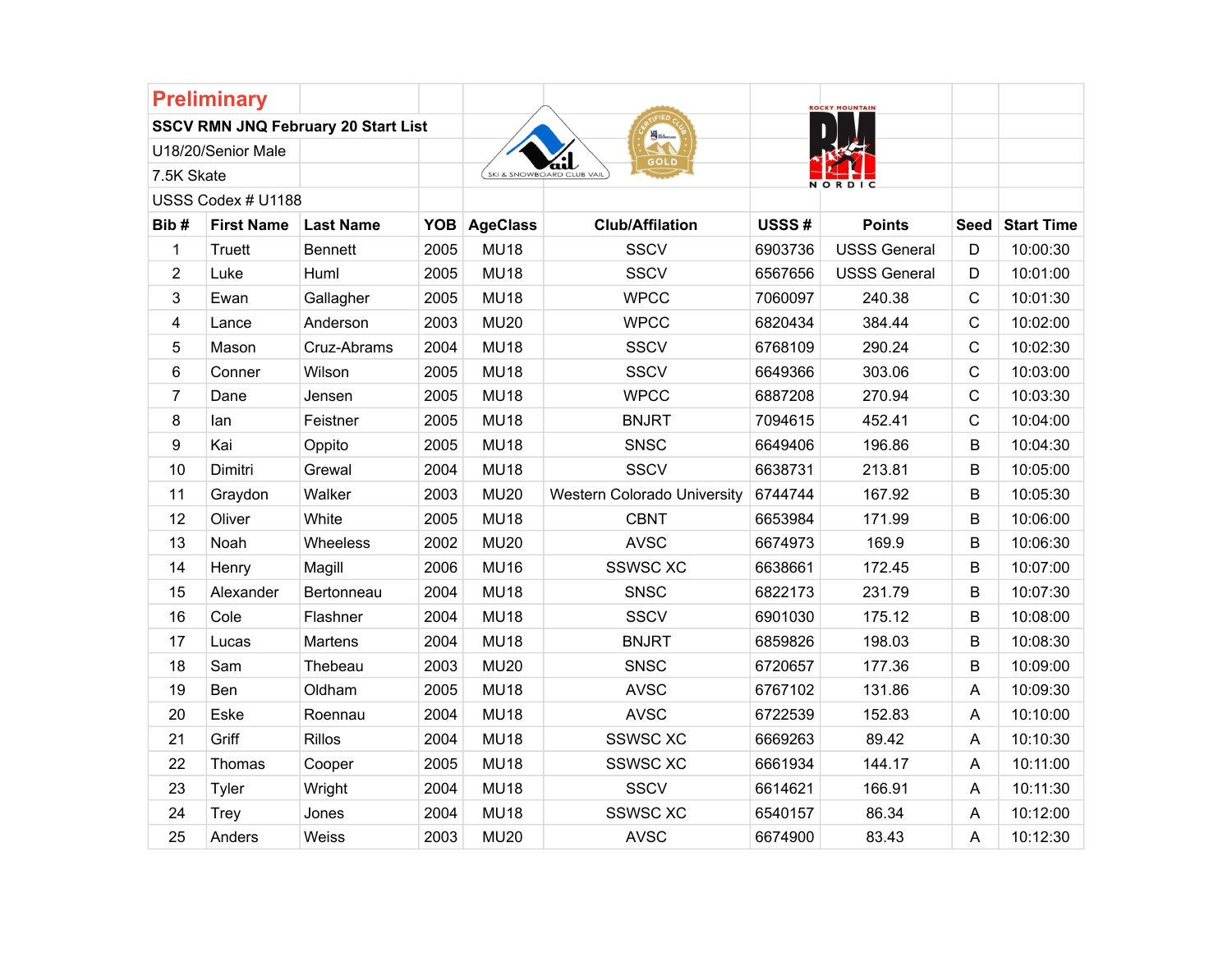|          | <b>Preliminary</b>       |                                            |      |                 |                        |         | <b>ROCKY MOUNTAIN</b> |             |                   |
|----------|--------------------------|--------------------------------------------|------|-----------------|------------------------|---------|-----------------------|-------------|-------------------|
| 26       | Corbin                   | Carpenter                                  | 2004 | <b>MU18</b>     | <b>AVSC</b>            | 6765635 | 121.09                | A           | 10:13:00          |
| 27       | Benjamin                 | <b>Barbier</b>                             | 2006 | <b>MU16</b>     | <b>SSWSC XC</b>        | 6639266 | 150.68                | A           | 10:13:30          |
| 28       | Luka                     | <b>Riley</b>                               | 2003 | <b>MU20</b>     | <b>BNJRT</b>           | 6389220 | 102.06                | A           | 10:14:00          |
|          |                          |                                            |      |                 |                        |         |                       |             |                   |
|          |                          | <b>SSCV RMN JNQ February 20 Start List</b> |      |                 |                        |         |                       |             |                   |
|          | U16/U18/20/Senior Female |                                            |      |                 |                        |         |                       |             |                   |
| 5K Skate |                          |                                            |      |                 |                        |         |                       |             |                   |
|          | USSS Codex # U1187       |                                            |      |                 |                        |         |                       |             |                   |
| Bib#     | <b>First Name</b>        | <b>Last Name</b>                           | YOB  | <b>AgeClass</b> | <b>Club/Affilation</b> | USSS#   | <b>Points</b>         | Seed        | <b>Start Time</b> |
| 31       | Lucy                     | <b>Silcox</b>                              | 2006 | <b>FU16</b>     | <b>AVSC</b>            | 6842015 | <b>USSS General</b>   | F           | 10:45:30          |
| 32       | Sophia                   | Bender                                     | 2007 | <b>FU16</b>     | <b>CBNT</b>            | 6809693 | <b>USSS General</b>   | F           | 10:46:00          |
| 33       | Zoë                      | Freeman                                    | 2006 | <b>FU16</b>     | <b>DNSC</b>            | 6718375 | <b>USSS General</b>   | F           | 10:46:30          |
| 34       | Ella                     | Hagan                                      | 2006 | <b>FU16</b>     | Independent            | 6848256 | <b>USSS General</b>   | F           | 10:47:00          |
| 35       | Wylee                    | <b>Drew</b>                                | 2007 | <b>FU16</b>     | <b>TSSC</b>            | 6634231 | 420.51                | Е           | 10:47:30          |
| 36       | Eden                     | Dayton                                     | 2007 | <b>FU16</b>     | SNSC                   | 6650772 | 524.89                | E           | 10:48:00          |
| 37       | Lucy                     | Kelley                                     | 2005 | <b>FU18</b>     | <b>SWNSC</b>           | 6928743 | 752.04                | E           | 10:48:30          |
| 38       | Autumn                   | Alcock                                     | 2007 | <b>FU16</b>     | SNSC                   | 6822137 | 433.02                | E           | 10:49:00          |
| 39       | Lilli                    | Goltz                                      | 2007 | <b>FU16</b>     | <b>DNSC</b>            | 6654412 | 400.05                | Е           | 10:49:30          |
| 40       | Ruby                     | Pendy                                      | 2004 | <b>FU18</b>     | <b>CBNT</b>            | 6981781 | 327.22                | D           | 10:50:00          |
| 41       | Liliane                  | Zygulski                                   | 2006 | <b>FU16</b>     | SNSC                   | 6814098 | 287.5                 | D           | 10:50:30          |
| 42       | Katie                    | O'Neill                                    | 2005 | <b>FU18</b>     | <b>CBNT</b>            | 6947629 | 337.12                | D           | 10:51:00          |
| 43       | Alena                    | Rossi                                      | 2006 | <b>FU16</b>     | <b>SSWSC XC</b>        | 6773470 | 310.51                | D           | 10:51:30          |
| 44       | Anna                     | Rhodes                                     | 2007 | <b>FU16</b>     | <b>SSWSC XC</b>        | 6681601 | 342.17                | D           | 10:52:00          |
| 45       | Isabel                   | Crimaldi                                   | 2006 | <b>FU16</b>     | <b>BNJRT</b>           | 6616106 | 302.52                | D           | 10:52:30          |
| 46       | Dewa                     | llg                                        | 2007 | <b>FU16</b>     | <b>DNSC</b>            | 6934786 | 371.7                 | D           | 10:53:00          |
| 47       | Niamh                    | Nelson                                     | 2007 | <b>FU16</b>     | <b>SNSC</b>            | 6824187 | 322.8                 | D           | 10:53:30          |
| 48       | Nina                     | Villafranco                                | 2007 | <b>FU16</b>     | <b>AVSC</b>            | 6836906 | 288.24                | D           | 10:54:00          |
| 49       | Suzy                     | Magill                                     | 2005 | <b>FU18</b>     | <b>SSWSC XC</b>        | 6638671 | 284.69                | D           | 10:54:30          |
| 50       | Juniper                  | Anderson                                   | 2007 | <b>FU16</b>     | <b>AVSC</b>            | 6841842 | 279.84                | $\mathsf C$ | 10:55:00          |
| 51       | Sylvia                   | <b>Brower</b>                              | 2004 | <b>FU18</b>     | <b>WPCC</b>            | 6643224 | 251.67                | C           | 10:55:30          |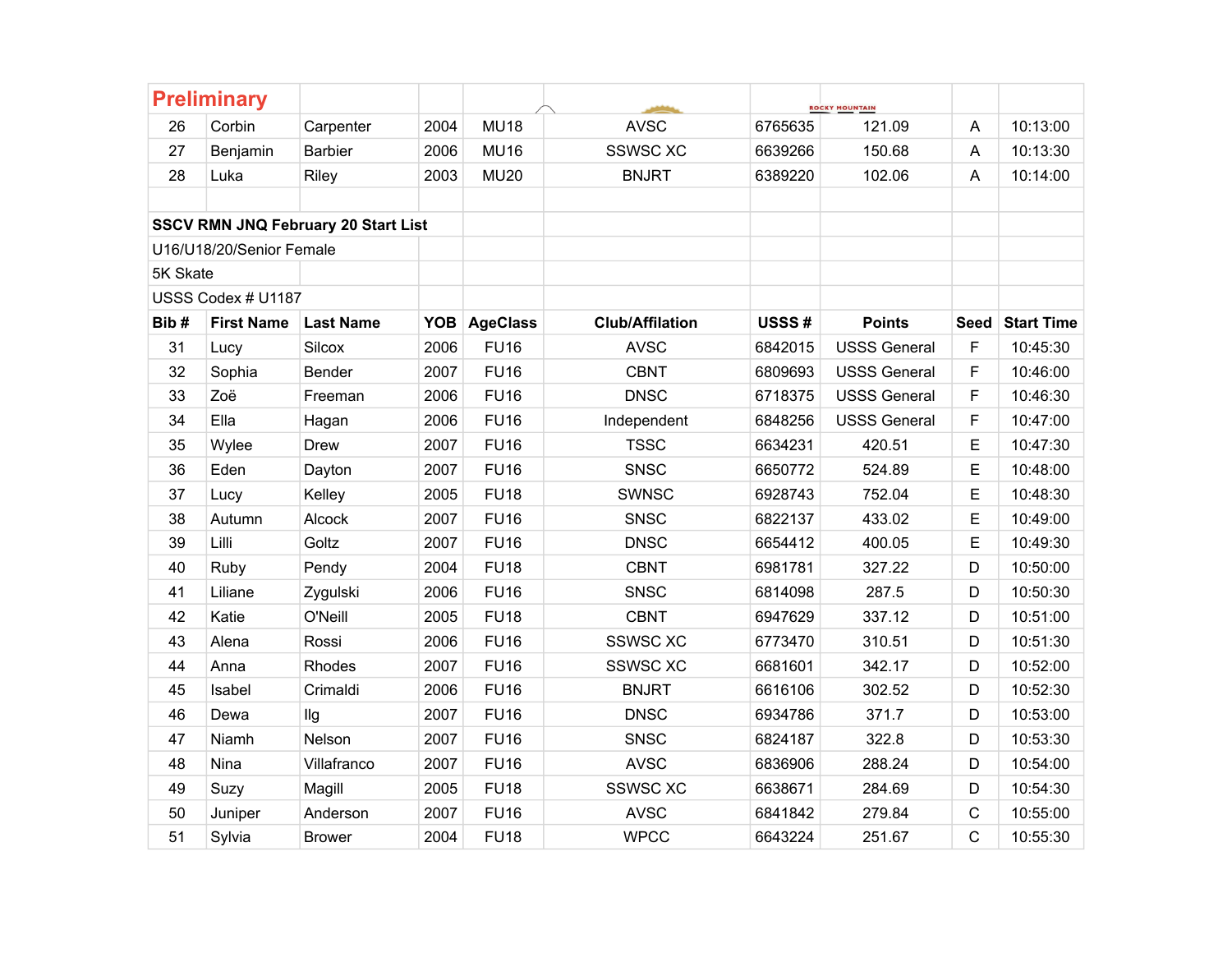|         | <b>Preliminary</b> |                                            |      |             |                 |         | <b>ROCKY MOUNTAIN</b> |              |          |
|---------|--------------------|--------------------------------------------|------|-------------|-----------------|---------|-----------------------|--------------|----------|
| 52      | Aubree             | Confer                                     | 2003 | <b>FU20</b> | <b>SNSC</b>     | 6671993 | 229.62                | $\mathsf{C}$ | 10:56:00 |
| 53      | Charley            | Lodwick                                    | 2005 | <b>FU18</b> | <b>SSWSC XC</b> | 6668253 | 277.46                | $\mathbf C$  | 10:56:30 |
| 54      | <b>Bullock</b>     | Ella                                       | 2007 | <b>FU16</b> | <b>CCMS</b>     | 6809442 | 235.02                | $\mathsf{C}$ | 10:57:00 |
| 55      | Elona              | Greene                                     | 2004 | <b>FU18</b> | <b>SNSC</b>     | 6871972 | 261.47                | $\mathbf C$  | 10:57:30 |
| 56      | Piper              | O'Neill                                    | 2005 | <b>FU18</b> | <b>CBNT</b>     | 6903075 | 263.47                | $\mathsf C$  | 10:58:00 |
| 57      | Tinsley            | Wilkinson                                  | 2004 | <b>FU18</b> | <b>SSWSC XC</b> | 6474212 | 230.58                | $\mathsf{C}$ | 10:58:30 |
| 58      | Ruby               | May                                        | 2004 | <b>FU18</b> | <b>SSWSC XC</b> | 6671895 | 235.26                | $\mathbf C$  | 10:59:00 |
| 59      | Keely              | <b>Hendricks</b>                           | 2005 | <b>FU18</b> | <b>SSCV</b>     | 6521862 | 281.05                | $\mathbf C$  | 10:59:30 |
| 60      | Kiri               | May                                        | 2006 | <b>FU16</b> | <b>SSWSC XC</b> | 6671903 | 206.6                 | B            | 11:00:00 |
| 61      | Isabel             | Glackin                                    | 2005 | <b>FU18</b> | <b>SSCV</b>     | 6642556 | 202.22                | B            | 11:00:30 |
| 62      | Cassidy            | Wright                                     | 2006 | <b>FU16</b> | <b>SSCV</b>     | 6615446 | 212.85                | B            | 11:01:00 |
| 63      | Claire             | Chimileski                                 | 2007 | <b>FU16</b> | <b>SSCV</b>     | 6815457 | 219.1                 | B            | 11:01:30 |
| 64      | Kiera              | <b>Stabile</b>                             | 2007 | <b>FU16</b> | <b>SNSC</b>     | 6719531 | 208.25                | B            | 11:02:00 |
| 65      | Sawyer             | Ezzell                                     | 2006 | <b>FU16</b> | <b>CBNT</b>     | 6929082 | 204.57                | B            | 11:02:30 |
| 66      | Gracen             | Kennedy                                    | 2007 | <b>FU16</b> | <b>SSCV</b>     | 6901787 | 201.97                | B            | 11:03:00 |
| 67      | Sophia             | Bertonneau                                 | 2006 | <b>FU16</b> | <b>SNSC</b>     | 6890317 | 225.02                | B            | 11:03:30 |
| 68      | Nikita             | Andre                                      | 2007 | <b>FU16</b> | <b>SSWSC XC</b> | 6720959 | 199.44                | B            | 11:04:00 |
| 69      | Heidi              | Andre                                      | 2004 | <b>FU18</b> | <b>SSWSC XC</b> | 6720937 | 229.11                | B            | 11:04:30 |
| 70      | Lucy               | Perkins                                    | 2007 | <b>FU16</b> | <b>SSCV</b>     | 6648655 | 166.07                | A            | 11:05:00 |
| 71      | Sarah              | <b>Bivens</b>                              | 2003 | <b>FU20</b> | <b>SSCV</b>     | 6653927 | 154.5                 | A            | 11:05:30 |
| 72      | Grace              | Olexa                                      | 2006 | <b>FU16</b> | <b>SSWSC XC</b> | 6823085 | 197.76                | A            | 11:06:00 |
| 73      | Mica               | <b>Bodkins</b>                             | 2004 | <b>FU18</b> | <b>AVSC</b>     | 6909010 | 178.34                | A            | 11:06:30 |
| 74      | Sophie             | Spalding                                   | 2004 | <b>FU18</b> | <b>BNJRT</b>    | 6790293 | 167.59                | A            | 11:07:00 |
| 75      | Lola               | Villafranco                                | 2003 | <b>FU20</b> | <b>AVSC</b>     | 6765764 | 175.84                | A            | 11:07:30 |
| 76      | Elsie              | Weiss                                      | 2005 | <b>FU18</b> | <b>AVSC</b>     | 6674915 | 172.67                | A            | 11:08:00 |
| $77 \,$ | Emma               | <b>Barsness</b>                            | 2003 | <b>FU20</b> | <b>SSCV</b>     | 6448715 | 180.8                 | A            | 11:08:30 |
| 78      | Adele              | Horning                                    | 2004 | <b>FU18</b> | <b>SSCV</b>     | 6485775 | 182.51                | A            | 11:09:00 |
| 79      | Rose               | Horning                                    | 2006 | <b>FU16</b> | <b>SSCV</b>     | 6485676 | 145.64                | A            | 11:09:30 |
|         |                    | <b>SSCV RMN JNQ February 20 Start List</b> |      |             |                 |         |                       |              |          |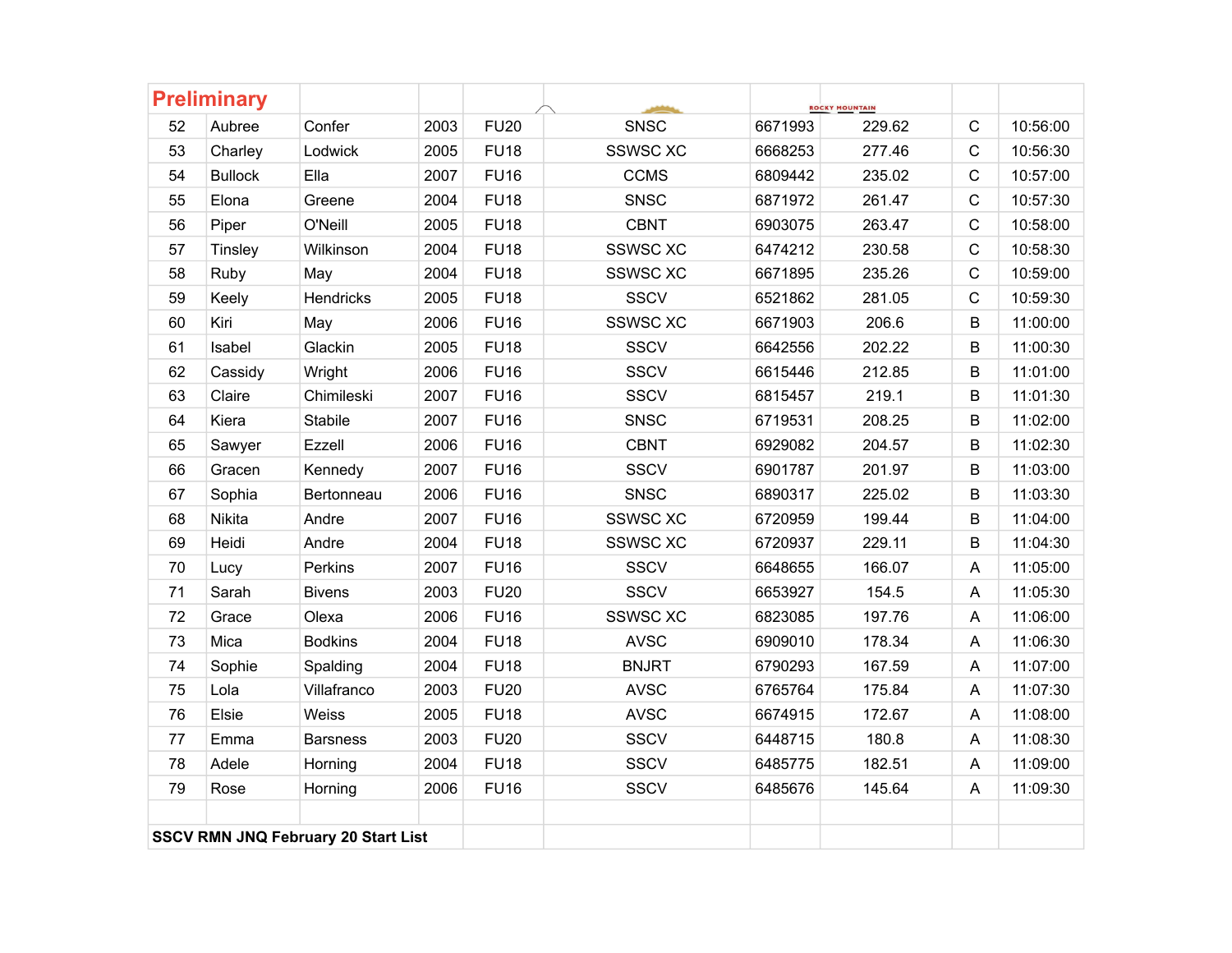|          | <b>Preliminary</b> |                  |      |                 |                        |         | <b>ROCKY MOUNTAIN</b> |              |                   |
|----------|--------------------|------------------|------|-----------------|------------------------|---------|-----------------------|--------------|-------------------|
| U16 Male |                    |                  |      |                 |                        |         |                       |              |                   |
| 5K Skate |                    |                  |      |                 |                        |         |                       |              |                   |
|          | USSS Codex # U1393 |                  |      |                 |                        |         |                       |              |                   |
| Bib#     | <b>First Name</b>  | <b>Last Name</b> | YOB  | <b>AgeClass</b> | <b>Club/Affilation</b> | USSS#   | <b>Points</b>         | <b>Seed</b>  | <b>Start Time</b> |
| 81       | Luke               | Bedell           | 2007 | <b>MU16</b>     | <b>SSWSC XC</b>        | 6718829 | <b>USSS General</b>   | $\mathsf E$  | 11:30:30          |
| 82       | Donovan            | Ramey            | 2007 | <b>MU16</b>     | <b>SNSC</b>            | 6848351 | <b>USSS General</b>   | E            | 11:31:00          |
| 83       | Landon             | Laverdiere       | 2008 | <b>MU16</b>     | <b>SNSC</b>            | 6742599 | 990                   | D            | 11:31:30          |
| 84       | Leo                | Roennau          | 2007 | <b>MU16</b>     | <b>AVSC</b>            | 6842089 | 840.54                | $\mathsf C$  | 11:32:00          |
| 85       | Hank               | Ogden            | 2007 | <b>MU16</b>     | <b>SSCV</b>            | 6849271 | 369.14                | $\mathsf C$  | 11:32:30          |
| 86       | Sean               | <b>Braudis</b>   | 2006 | <b>MU16</b>     | <b>AVSC</b>            | 6937823 | 605.39                | $\mathsf C$  | 11:33:00          |
| 87       | Kadin              | <b>Starr</b>     | 2006 | <b>MU16</b>     | <b>WPCC</b>            | 6983541 | 355.33                | $\mathsf{C}$ | 11:33:30          |
| 88       | Lucas              | Wik              | 2007 | <b>MU16</b>     | <b>BNJRT</b>           | 6795603 | 421.83                | $\mathbf C$  | 11:34:00          |
| 89       | <b>Brody</b>       | Henning          | 2007 | <b>MU16</b>     | <b>SNSC</b>            | 7067142 | 355.25                | $\mathsf{C}$ | 11:34:30          |
| 90       | Alex               | Current          | 2007 | <b>MU16</b>     | <b>SSCV</b>            | 7092765 | 283.72                | B            | 11:35:00          |
| 91       | Christoff          | Zimmerman        | 2006 | <b>MU16</b>     | <b>WPCC</b>            | 6720806 | 272.67                | $\sf B$      | 11:35:30          |
| 92       | Henry              | <b>Braudis</b>   | 2006 | <b>MU16</b>     | <b>AVSC</b>            | 6899502 | 282.6                 | B            | 11:36:00          |
| 93       | Finn               | Sullivan         | 2006 | <b>MU16</b>     | <b>SSCV</b>            | 6482232 | 294.24                | B            | 11:36:30          |
| 94       | James              | Sowers           | 2006 | <b>MU16</b>     | <b>SNSC</b>            | 6558764 | 312.78                | B            | 11:37:00          |
| 95       | Jake               | Pendy            | 2007 | <b>MU16</b>     | <b>CBNT</b>            | 7133334 | 312.09                | B            | 11:37:30          |
| 96       | Wade               | Mitchell         | 2006 | <b>MU16</b>     | <b>DNSC</b>            | 6956267 | 265.05                | $\sf B$      | 11:38:00          |
| 97       | Devon              | Blanchard        | 2006 | <b>MU16</b>     | <b>AVSC</b>            | 6930339 | 294.07                | B            | 11:38:30          |
| 98       | Julian             | Ryter            | 2006 | <b>MU16</b>     | <b>CBNT</b>            | 6734349 | 279.1                 | B            | 11:39:00          |
| 99       | Leif               | McGinley         | 2007 | <b>MU16</b>     | <b>SSCV</b>            | 6535302 | 298.97                | B            | 11:39:30          |
| 100      | Henry              | Reynolds         | 2007 | <b>MU16</b>     | <b>SSCV</b>            | 6900672 | 263.57                | A            | 11:40:00          |
| 101      | Andrew             | Lombardi         | 2006 | <b>MU16</b>     | <b>SSCV</b>            | 6777699 | 248.88                | A            | 11:40:30          |
| 102      | Edwin              | Ryerson          | 2006 | <b>MU16</b>     | <b>AVSC</b>            | 6746350 | 215                   | A            | 11:41:00          |
| 103      | Campbell           | McLaren          | 2007 | <b>MU16</b>     | <b>SSWSC XC</b>        | 6712820 | 207.52                | A            | 11:41:30          |
| 104      | Reiner             | Schmidt          | 2006 | <b>MU16</b>     | <b>SSCV</b>            | 6638811 | 203.67                | A            | 11:42:00          |
| 105      | Finn               | Veit             | 2007 | <b>MU16</b>     | <b>CBNT</b>            | 6653992 | 233.39                | A            | 11:42:30          |
| 106      | Tristan            | Thrasher         | 2008 | <b>MU14</b>     | <b>SSWSC XC</b>        | 6668411 | 221.15                | A            | 11:43:00          |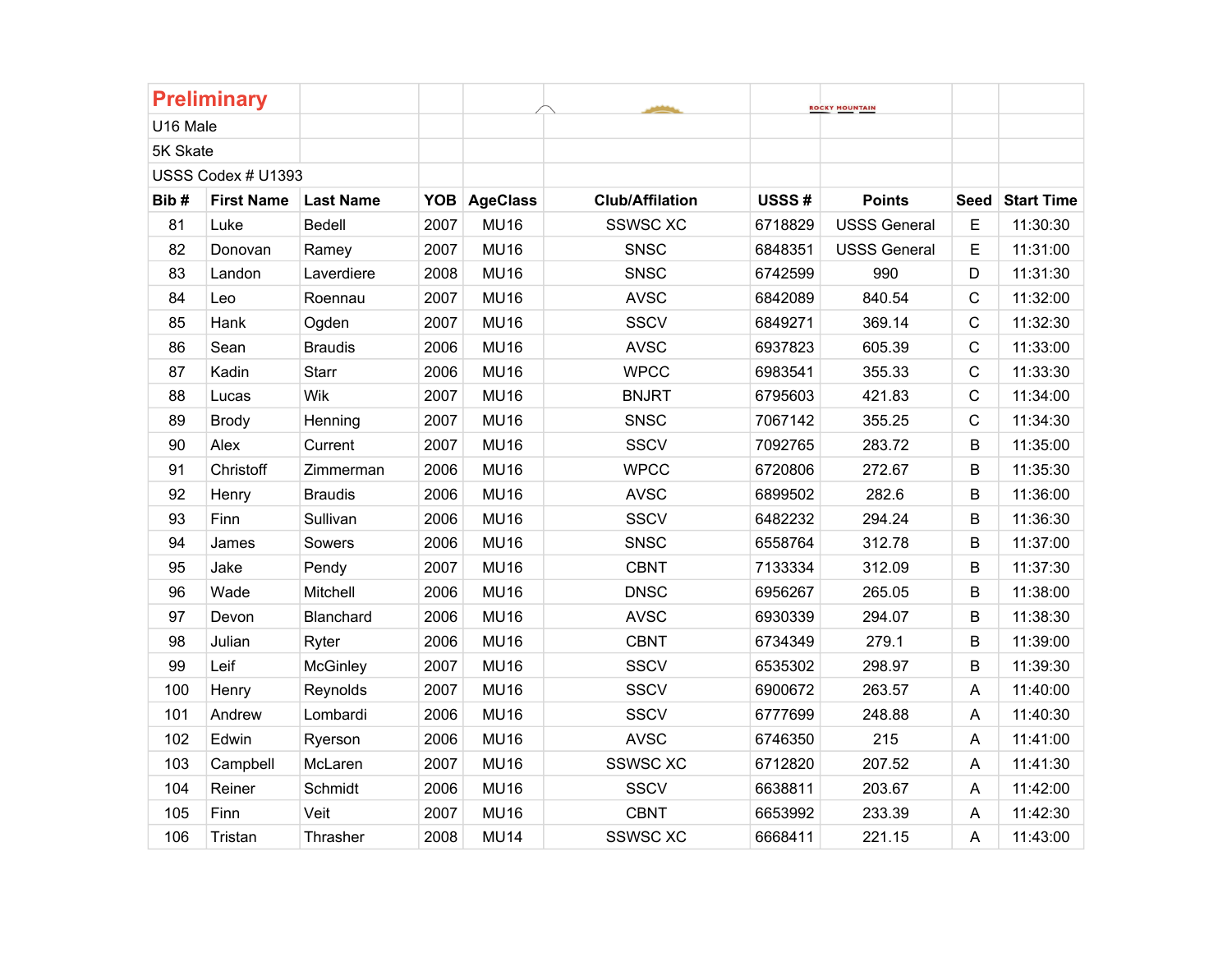|            | <b>Preliminary</b> |                                            |      |              |                        |         | <b>ROCKY MOUNTAIN</b>   |              |                   |
|------------|--------------------|--------------------------------------------|------|--------------|------------------------|---------|-------------------------|--------------|-------------------|
| 107        | Sam                | Friday                                     | 2006 | <b>MU16</b>  | <b>AVSC</b>            | 6842619 | 238.52                  | A            | 11:43:30          |
| 108        | Cyrus              | Creasy                                     | 2006 | <b>MU16</b>  | <b>SSCV</b>            | 6905022 | 224.39                  | A            | 11:44:00          |
| 109        | Roan               | Varble                                     | 2006 | <b>MU16</b>  | <b>SNSC</b>            | 6647106 | 239.13                  | A            | 11:44:30          |
|            |                    |                                            |      |              |                        |         |                         |              |                   |
|            |                    | <b>SSCV RMN JNQ February 20 Start List</b> |      |              |                        |         |                         |              |                   |
| U14 Male   |                    |                                            |      |              |                        |         |                         |              |                   |
| 2.5K Skate |                    |                                            |      |              |                        |         |                         |              |                   |
| Bib#       | <b>First Name</b>  | <b>Last Name</b>                           |      | YOB AgeClass | <b>Club/Affilation</b> | USSS#   | <b>Points</b>           | <b>Seed</b>  | <b>Start Time</b> |
| 151        | Jack               | Purcell                                    | 2009 | <b>MU14</b>  | <b>DNSC</b>            | 7166994 | <b>USSS Short Term</b>  | D            | 12:00:15          |
| 152        | CJ                 | Horning                                    | 2008 | <b>MU14</b>  | <b>TSSC</b>            | 6705857 | 40                      | $\mathsf{C}$ | 12:00:30          |
| 153        | Hudson             | Wyatt                                      | 2008 | <b>MU14</b>  | <b>SSCV</b>            | 7160019 | 38                      | $\mathsf{C}$ | 12:00:45          |
| 154        | Adis               | <b>Bock</b>                                | 2008 | <b>MU14</b>  | <b>SWNSC</b>           | 6851781 | 35                      | $\mathsf{C}$ | 12:01:00          |
| 155        | Quinn              | Matthew                                    | 2009 | <b>MU14</b>  | <b>CCMS</b>            | 7152197 | 33                      | $\mathsf{C}$ | 12:01:15          |
| 156        | Colby              | West                                       | 2009 | <b>MU14</b>  | <b>BNJRT</b>           | 6932697 | 36                      | $\mathsf{C}$ | 12:01:30          |
| 157        | Henry              | Patten                                     | 2009 | <b>MU14</b>  | <b>SSWSC XC</b>        | 6924205 | 39                      | $\mathsf{C}$ | 12:01:45          |
| 158        | <b>Braden</b>      | Fleming                                    | 2009 | <b>MU14</b>  | <b>SSWSC XC</b>        | 7101594 | 32                      | B            | 12:02:00          |
| 159        | Edward             | Carson                                     | 2009 | <b>MU14</b>  | <b>WPCC</b>            | 6839140 | 19                      | B            | 12:02:15          |
| 160        | Mason              | Ramey                                      | 2009 | <b>MU14</b>  | <b>SNSC</b>            | 6848362 | 31                      | B            | 12:02:30          |
| 161        | Levi               | Ryan                                       | 2009 | <b>MU14</b>  | <b>SNSC</b>            | 7108502 | 26                      | B            | 12:02:45          |
| 162        | <b>Breck</b>       | Boyd                                       | 2008 | <b>MU14</b>  | <b>SSCV</b>            | 6849244 | 23                      | B            | 12:03:00          |
| 163        | Danny              | <b>Butler</b>                              | 2009 | <b>MU14</b>  | <b>SNSC</b>            | 6928910 | 25                      | В            | 12:03:15          |
| 164        | Owen               | Cruz-Abrams                                | 2008 | <b>MU14</b>  | <b>SSCV</b>            | 6916779 | 24                      | B            | 12:03:30          |
| 165        | Colin              | Clark                                      | 2009 | <b>MU14</b>  | <b>SSWSC XC</b>        | 6843186 | 19                      | B            | 12:03:45          |
| 166        | John               | Ryan                                       | 2008 | <b>MU14</b>  | <b>SNSC</b>            | 7108454 | 18                      | B            | 12:04:00          |
| 167        | Quinn              | Dressen                                    | 2009 | <b>MU14</b>  | <b>SSWSC XC</b>        | 6840099 | 19                      | B            | 12:04:15          |
| 168        | Carter             | Niemkiewicz                                | 2008 | <b>MU14</b>  | <b>SNSC</b>            | 6742585 | $\overline{2}$          | A            | 12:04:30          |
| 169        | Liam               | Strazan                                    | 2008 | <b>MU14</b>  | <b>SSCV</b>            | 6930965 | 15                      | A            | 12:04:45          |
| 170        | Parker             | Osborn                                     | 2008 | <b>MU14</b>  | <b>SNSC</b>            | 6959983 | 3                       | A            | 12:05:00          |
| 171        | Gunnar             | <b>Drew</b>                                | 2008 | <b>MU14</b>  | <b>TSSC</b>            | 6634249 | $\overline{7}$          | A            | 12:05:15          |
| 172        | Charlie            | Wiedel                                     | 2009 | <b>MU14</b>  | <b>SSWSC XC</b>        | 6972523 | $\overline{\mathbf{4}}$ | A            | 12:05:30          |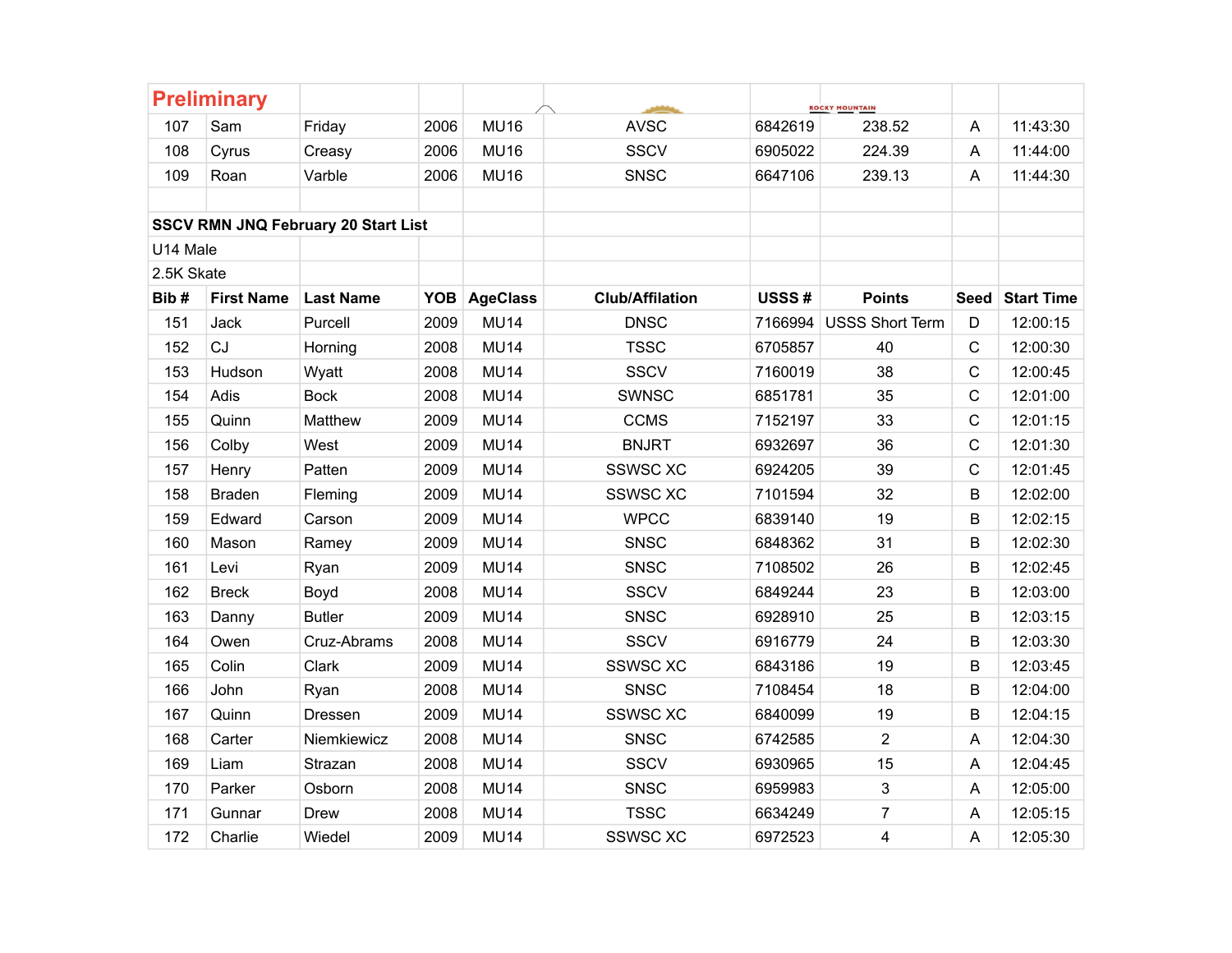|            | <b>Preliminary</b> |                                            |      |              |                        |         | <b>ROCKY MOUNTAIN</b>   |              |                   |
|------------|--------------------|--------------------------------------------|------|--------------|------------------------|---------|-------------------------|--------------|-------------------|
| 173        | Luke               | Reynolds                                   | 2008 | <b>MU14</b>  | <b>SSCV</b>            | 6900684 | 14                      | A            | 12:05:45          |
| 174        | Jeremy             | <b>Berets</b>                              | 2008 | <b>MU14</b>  | <b>BNJRT</b>           | 6725221 | 5                       | A            | 12:06:00          |
| 175        | Adrien             | <b>Brower</b>                              | 2008 | <b>MU14</b>  | <b>WPCC</b>            | 6643251 | 15                      | A            | 12:06:15          |
| 176        | Zachary            | Gibson                                     | 2009 | <b>MU14</b>  | <b>SWNSC</b>           | 6931670 | 10                      | A            | 12:06:30          |
| 177        | Freedom            | <b>Bennett</b>                             | 2009 | <b>MU14</b>  | <b>SSCV</b>            | 6930712 | 13                      | A            | 12:06:45          |
|            |                    |                                            |      |              |                        |         |                         |              |                   |
|            |                    | <b>SSCV RMN JNQ February 20 Start List</b> |      |              |                        |         |                         |              |                   |
| U12 Male   |                    |                                            |      |              |                        |         |                         |              |                   |
| 2.5K Skate |                    |                                            |      |              |                        |         |                         |              |                   |
| Bib#       | <b>First Name</b>  | <b>Last Name</b>                           |      | YOB AgeClass | <b>Club/Affilation</b> | USSS#   | <b>Points</b>           | <b>Seed</b>  | <b>Start Time</b> |
| 181        | Thomas             | Drever                                     | 2010 | <b>MU12</b>  | <b>SSWSC XC</b>        | 7067070 | 990                     | $\mathbf C$  | 12:10:15          |
| 182        | Topher             | Horning                                    | 2010 | <b>MU12</b>  | <b>TSSC</b>            | 6794504 | 990                     | $\mathsf{C}$ | 12:10:30          |
| 183        | Jett               | <b>Brosterhous</b>                         | 2011 | <b>MU12</b>  | <b>SSWSC XC</b>        | 6987039 | 990                     | $\mathbf C$  | 12:10:45          |
| 184        | Wyatt              | Rynes                                      | 2010 | <b>MU12</b>  | <b>SNSC</b>            | 6956150 | 11                      | B            | 12:11:00          |
| 185        | Conor              | Devin                                      | 2010 | <b>MU12</b>  | <b>SSWSC XC</b>        | 6961726 | 18                      | $\sf B$      | 12:11:15          |
| 186        | Horning            | Levi                                       | 2011 | <b>MU12</b>  | <b>CCMS</b>            | 6918346 | 27                      | B            | 12:11:30          |
| 187        | Dominic            | Ryan                                       | 2011 | <b>MU12</b>  | <b>SNSC</b>            | 7109215 | 19                      | $\sf B$      | 12:11:45          |
| 188        | Tyler              | Moore                                      | 2011 | <b>MU12</b>  | <b>SSCV</b>            | 7150743 | 30                      | B            | 12:12:00          |
| 189        | Tennyson           | <b>Sipes</b>                               | 2010 | <b>MU12</b>  | <b>SSCV</b>            | 6929500 | 20                      | B            | 12:12:15          |
| 190        | Cooper             | Osborn                                     | 2011 | <b>MU12</b>  | SNSC                   | 7031846 | 14                      | $\sf B$      | 12:12:30          |
| 191        | Levi               | Gurarie                                    | 2010 | <b>MU12</b>  | <b>BNJRT</b>           | 6858607 | 16                      | B            | 12:12:45          |
| 192        | Ethan              | Current                                    | 2010 | <b>MU12</b>  | <b>SSCV</b>            | 7005353 | 13                      | B            | 12:13:00          |
| 193        | Logan              | Shiao                                      | 2010 | <b>MU12</b>  | <b>SSCV</b>            | 7092231 | 31                      | B            | 12:13:15          |
| 194        | Tyson              | Boyd                                       | 2010 | <b>MU12</b>  | <b>SSCV</b>            | 6849251 | 17                      | B            | 12:13:30          |
| 195        | Diego              | Leonard                                    | 2010 | <b>MU12</b>  | <b>SWNSC</b>           | 6929674 | 1                       | A            | 12:13:45          |
| 196        | Marat              | Gilfanov                                   | 2011 | <b>MU12</b>  | <b>BNJRT</b>           | 7013053 | $\overline{\mathbf{4}}$ | A            | 12:14:00          |
| 197        | Crosby             | Hume                                       | 2010 | <b>MU12</b>  | <b>SNSC</b>            | 7005106 | $6\phantom{1}$          | A            | 12:14:15          |
| 198        | Sawyer             | Landers                                    | 2010 | <b>MU12</b>  | <b>SSWSC XC</b>        | 6964824 | $\overline{7}$          | A            | 12:14:30          |
| 199        | Bodhi              | Adnan                                      | 2010 | <b>MU12</b>  | <b>SNSC</b>            | 6901813 | $\boldsymbol{9}$        | A            | 12:14:45          |
| 200        | <b>Bode</b>        | Rhodes                                     | 2010 | <b>MU12</b>  | <b>SSWSC XC</b>        | 6810798 | 8                       | A            | 12:15:00          |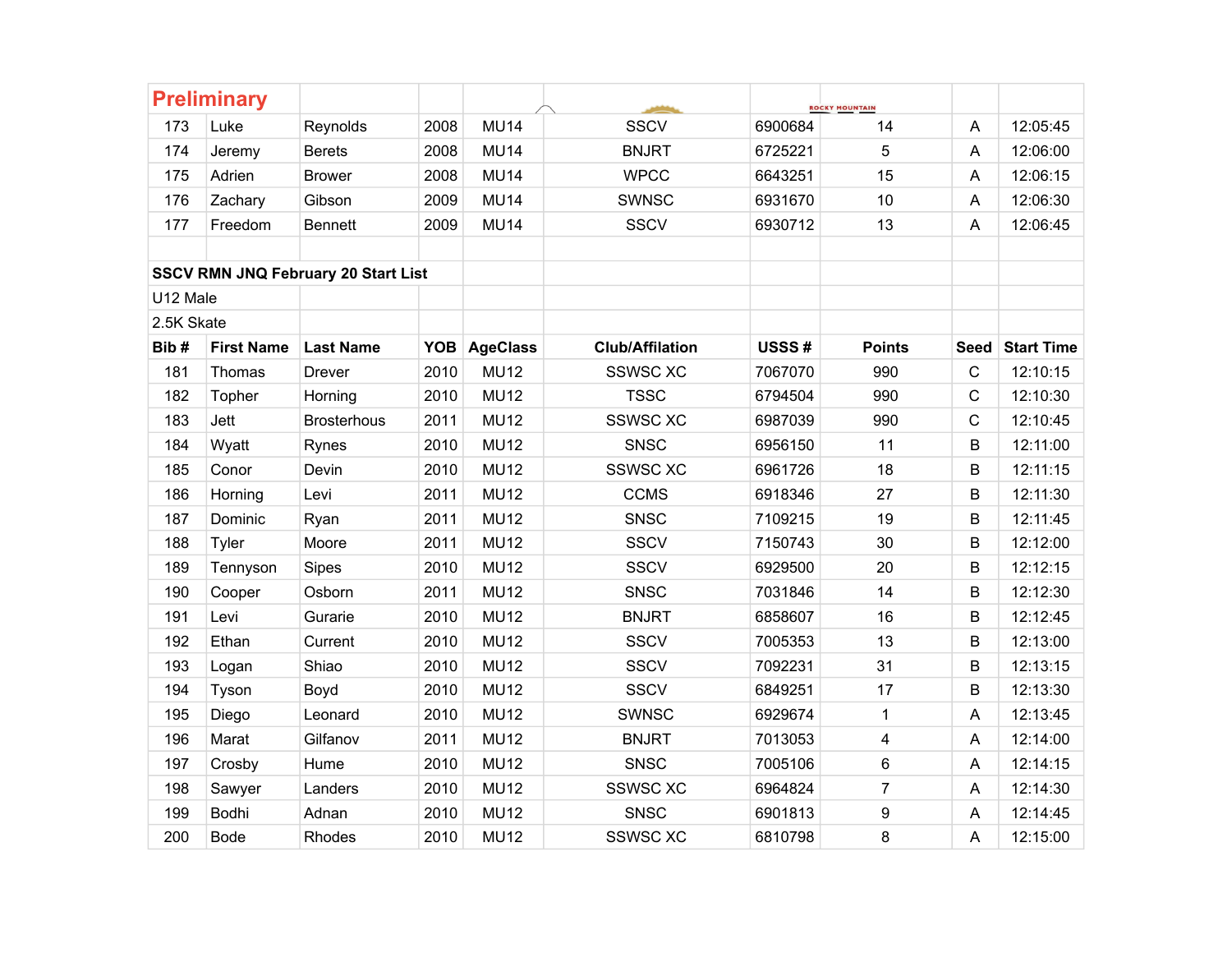|            | <b>Preliminary</b> |                                            |      |                 |                        |         | <b>ROCKY MOUNTAIN</b> |             |                   |
|------------|--------------------|--------------------------------------------|------|-----------------|------------------------|---------|-----------------------|-------------|-------------------|
| 201        | Tyler              | Ciluzzi                                    | 2010 | <b>MU12</b>     | <b>SSCV</b>            | 7133508 | 5                     | A           | 12:15:15          |
| 202        | Levi               | Gibson                                     | 2010 | <b>MU12</b>     | <b>SWNSC</b>           | 6931680 | $\overline{2}$        | A           | 12:15:30          |
| 203        | Graham             | Robison                                    | 2010 | <b>MU12</b>     | <b>SSCV</b>            | 7133981 | 10                    | A           | 12:15:45          |
| 204        | Ben                | Larson                                     | 2011 | <b>MU12</b>     | <b>CBNT</b>            | 6983491 | 3                     | A           | 12:16:00          |
|            |                    |                                            |      |                 |                        |         |                       |             |                   |
|            |                    | <b>SSCV RMN JNQ February 20 Start List</b> |      |                 |                        |         |                       |             |                   |
| U14 Female |                    |                                            |      |                 |                        |         |                       |             |                   |
| 2.5K Skate |                    |                                            |      |                 |                        |         |                       |             |                   |
| Bib#       | <b>First Name</b>  | <b>Last Name</b>                           | YOB  | <b>AgeClass</b> | <b>Club/Affilation</b> | USSS#   | <b>Points</b>         | <b>Seed</b> | <b>Start Time</b> |
| 211        | Ana                | Saenz                                      | 2009 | <b>FU14</b>     | <b>SWNSC</b>           | 7133406 | 21                    | B           | 12:25:15          |
| 212        | Phoebe             | Reid                                       | 2008 | <b>FU14</b>     | <b>SWNSC</b>           | 7002398 | 28                    | B           | 12:25:30          |
| 213        | Luca               | Archie                                     | 2009 | <b>FU14</b>     | <b>WPCC</b>            | 7104623 | 17                    | B           | 12:25:45          |
| 214        | Davis              | <b>Brosterhous</b>                         | 2008 | <b>FU14</b>     | <b>SSWSC XC</b>        | 6936974 | 26                    | B           | 12:26:00          |
| 215        | Tilia              | Clausen                                    | 2008 | <b>FU14</b>     | <b>DNSC</b>            | 7134033 | 22                    | B           | 12:26:15          |
| 216        | Lyla               | Quatrochi                                  | 2008 | <b>FU14</b>     | <b>BNJRT</b>           | 6894503 | 20                    | B           | 12:26:30          |
| 217        | Heidi              | Frey                                       | 2009 | <b>FU14</b>     | <b>SNSC</b>            | 6744497 | 14                    | A           | 12:26:45          |
| 218        | Shea               | Sias                                       | 2008 | <b>FU14</b>     | <b>SSWSC XC</b>        | 6613503 | 12                    | A           | 12:27:00          |
| 219        | Lyudmila           | Moseley                                    | 2008 | <b>FU14</b>     | <b>SWNSC</b>           | 6779039 | 2                     | A           | 12:27:15          |
| 220        | llah               | Mitchell                                   | 2009 | <b>FU14</b>     | <b>DNSC</b>            | 7092364 | 16                    | A           | 12:27:30          |
| 221        | <b>Brie</b>        | Bender                                     | 2009 | <b>FU14</b>     | <b>CBNT</b>            | 6862960 | $\boldsymbol{9}$      | A           | 12:27:45          |
| 222        | Jill               | McCracken                                  | 2008 | <b>FU14</b>     | <b>BNJRT</b>           | 7084363 | 13                    | A           | 12:28:00          |
| 223        | Shea               | Rossi                                      | 2008 | <b>FU14</b>     | <b>SSWSC XC</b>        | 6773484 | 5                     | A           | 12:28:15          |
| 224        | Katie              | Lombardi                                   | 2009 | <b>FU14</b>     | <b>SSCV</b>            | 6778256 | 11                    | A           | 12:28:30          |
| 225        | Antigone           | Loomis                                     | 2008 | <b>FU14</b>     | <b>SSWSC XC</b>        | 6812483 | $\mathbf 1$           | A           | 12:28:45          |
| 226        | Sophia             | McGinnis-Smith                             | 2009 | <b>FU14</b>     | <b>WPCC</b>            | 7040361 | 10                    | A           | 12:29:00          |
|            |                    |                                            |      |                 |                        |         |                       |             |                   |
|            |                    | <b>SSCV RMN JNQ February 20 Start List</b> |      |                 |                        |         |                       |             |                   |
| U12 Female |                    |                                            |      |                 |                        |         |                       |             |                   |
| 2.5K Skate |                    |                                            |      |                 |                        |         |                       |             |                   |
| Bib#       | <b>First Name</b>  | <b>Last Name</b>                           |      | YOB AgeClass    | <b>Club/Affilation</b> | USSS#   | <b>Points</b>         |             | Seed Start Time   |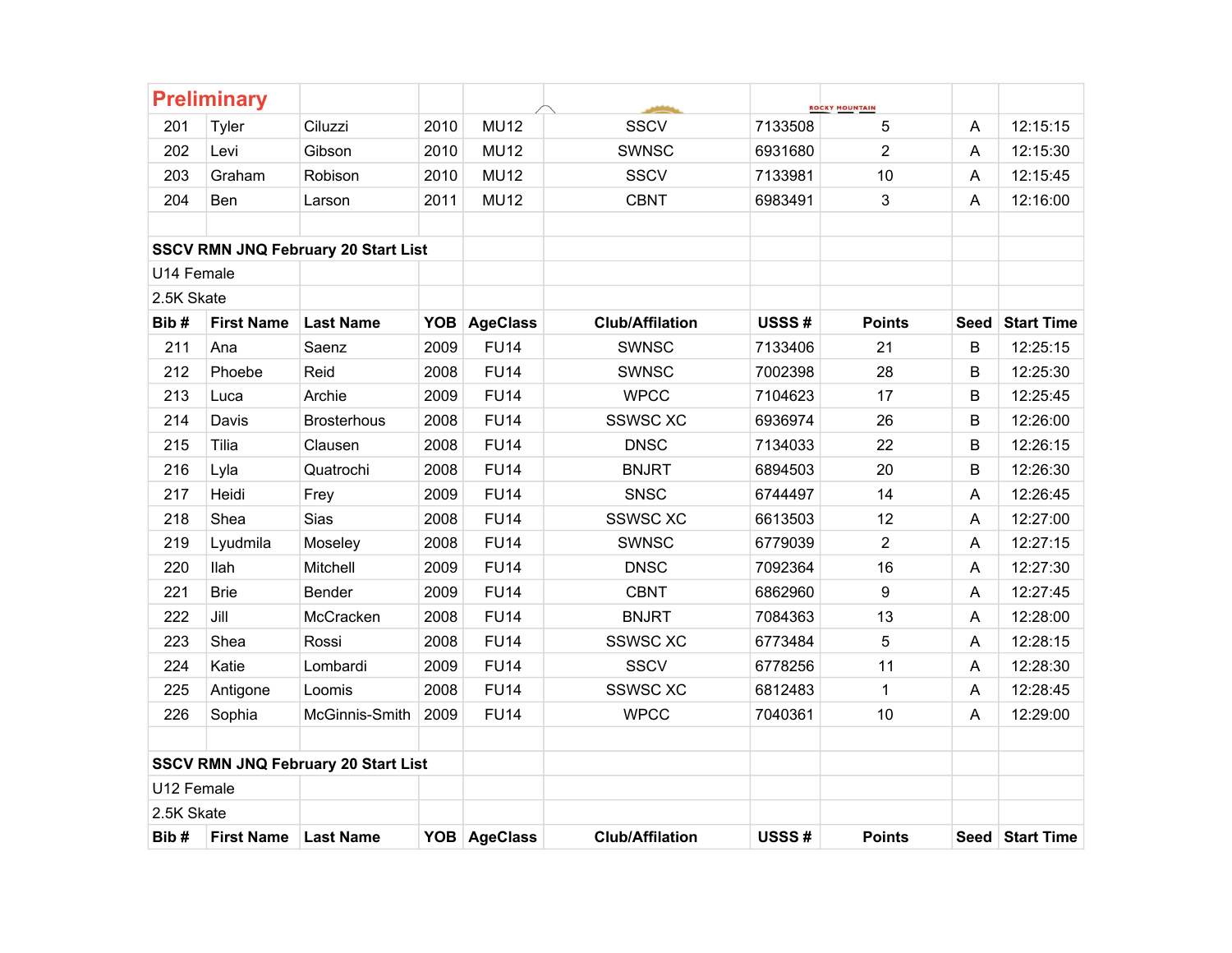|            | <b>Preliminary</b> |                                            |      |              |                        |         | <b>ROCKY MOUNTAIN</b>   |              |                   |
|------------|--------------------|--------------------------------------------|------|--------------|------------------------|---------|-------------------------|--------------|-------------------|
| 231        | Becca              | Pickett                                    | 2009 | <b>FU12</b>  | <b>SSWSC XC</b>        | 7066556 | 990                     | $\mathsf{C}$ | 12:35:15          |
| 232        | Natalie            | McCracken                                  | 2010 | <b>FU12</b>  | <b>BNJRT</b>           | 7087444 | 12                      | B            | 12:35:30          |
| 233        | Paloma             | Davol                                      | 2011 | <b>FU12</b>  | <b>BNJRT</b>           | 7092037 | 24                      | B            | 12:35:45          |
| 234        | Libba Jayne        | Kennedy                                    | 2011 | <b>FU12</b>  | <b>SSCV</b>            | 7007278 | 31                      | B            | 12:36:00          |
| 235        | Bella              | Blackwell                                  | 2011 | <b>FU12</b>  | <b>SSWSC XC</b>        | 7099877 | 23                      | B            | 12:36:15          |
| 236        | Hadley             | Spillane                                   | 2010 | <b>FU12</b>  | <b>SSWSC XC</b>        | 7152525 | 32                      | B            | 12:36:30          |
| 237        | Annika             | Williams                                   | 2011 | <b>FU12</b>  | SNSC                   | 6899778 | 15                      | $\sf B$      | 12:36:45          |
| 238        | Harper             | Reid                                       | 2011 | <b>FU12</b>  | <b>SWNSC</b>           | 7002409 | 26                      | B            | 12:37:00          |
| 239        | Klara              | Novotny                                    | 2011 | <b>FU12</b>  | <b>SSWSC XC</b>        | 7126994 | 17                      | B            | 12:37:15          |
| 240        | Amelia             | Holm                                       | 2011 | <b>FU12</b>  | <b>BNJRT</b>           | 7090745 | 20                      | B            | 12:37:30          |
| 241        | Avery              | Koger                                      | 2011 | <b>FU12</b>  | <b>BNJRT</b>           | 7034353 | 20                      | B            | 12:37:45          |
| 242        | Ajla               | <b>Bock</b>                                | 2011 | <b>FU12</b>  | <b>SWNSC</b>           | 6916533 | 13                      | B            | 12:38:00          |
| 243        | Lucy               | Greenwood                                  | 2011 | <b>FU12</b>  | <b>SNSC</b>            | 7146011 | 19                      | B            | 12:38:15          |
| 244        | Klara              | Weinberger                                 | 2010 | <b>FU12</b>  | <b>BNJRT</b>           | 7002440 | $\boldsymbol{9}$        | A            | 12:38:30          |
| 245        | Georgia            | Bishop                                     | 2010 | <b>FU12</b>  | <b>SSWSC XC</b>        | 6962259 | $\mathbf{1}$            | A            | 12:38:45          |
| 246        | Eliza              | Pyke                                       | 2010 | <b>FU12</b>  | <b>SSCV</b>            | 6836298 | $\overline{7}$          | A            | 12:39:00          |
| 247        | Tazlina            | Pozner                                     | 2010 | <b>FU12</b>  | <b>CBNT</b>            | 6937060 | $\overline{\mathbf{4}}$ | A            | 12:39:15          |
| 248        | Bergen             | McGinley                                   | 2010 | <b>FU12</b>  | <b>SSCV</b>            | 6849607 | 11                      | A            | 12:39:30          |
| 249        | Elsie              | Robinson                                   | 2010 | <b>FU12</b>  | <b>SNSC</b>            | 6956836 | 3                       | A            | 12:39:45          |
| 250        | Nora               | Quatrochi                                  | 2010 | <b>FU12</b>  | <b>BNJRT</b>           | 6894518 | 6                       | A            | 12:40:00          |
| 251        | Lucy               | Taylor                                     | 2011 | <b>FU12</b>  | <b>SNSC</b>            | 7005610 | 8                       | A            | 12:40:15          |
| 252        | Maeve              | Niemkiewicz                                | 2011 | <b>FU12</b>  | <b>SNSC</b>            | 6804008 | 10                      | A            | 12:40:30          |
| 253        | Kajsa              | Wik                                        | 2010 | <b>FU12</b>  | <b>BNJRT</b>           | 6928667 | $\overline{2}$          | A            | 12:40:45          |
| 254        | Marin              | Little                                     | 2010 | <b>FU12</b>  | <b>SNSC</b>            | 7072869 | 5                       | A            | 12:41:00          |
|            |                    |                                            |      |              |                        |         |                         |              |                   |
|            |                    | <b>SSCV RMN JNQ February 20 Start List</b> |      |              |                        |         |                         |              |                   |
|            | U10 Female & Male  |                                            |      |              |                        |         |                         |              |                   |
| 1.5K Skate |                    |                                            |      |              |                        |         |                         |              |                   |
| Bib#       | <b>First Name</b>  | <b>Last Name</b>                           |      | YOB AgeClass | <b>Club/Affilation</b> | USSS#   | <b>Points</b>           | Seed         | <b>Start Time</b> |
| 261        | Eva                | Boylan                                     | 2012 | <b>FU10</b>  | <b>BNJRT</b>           | 7112229 | 990                     | $\mathbf C$  | 12:50:15          |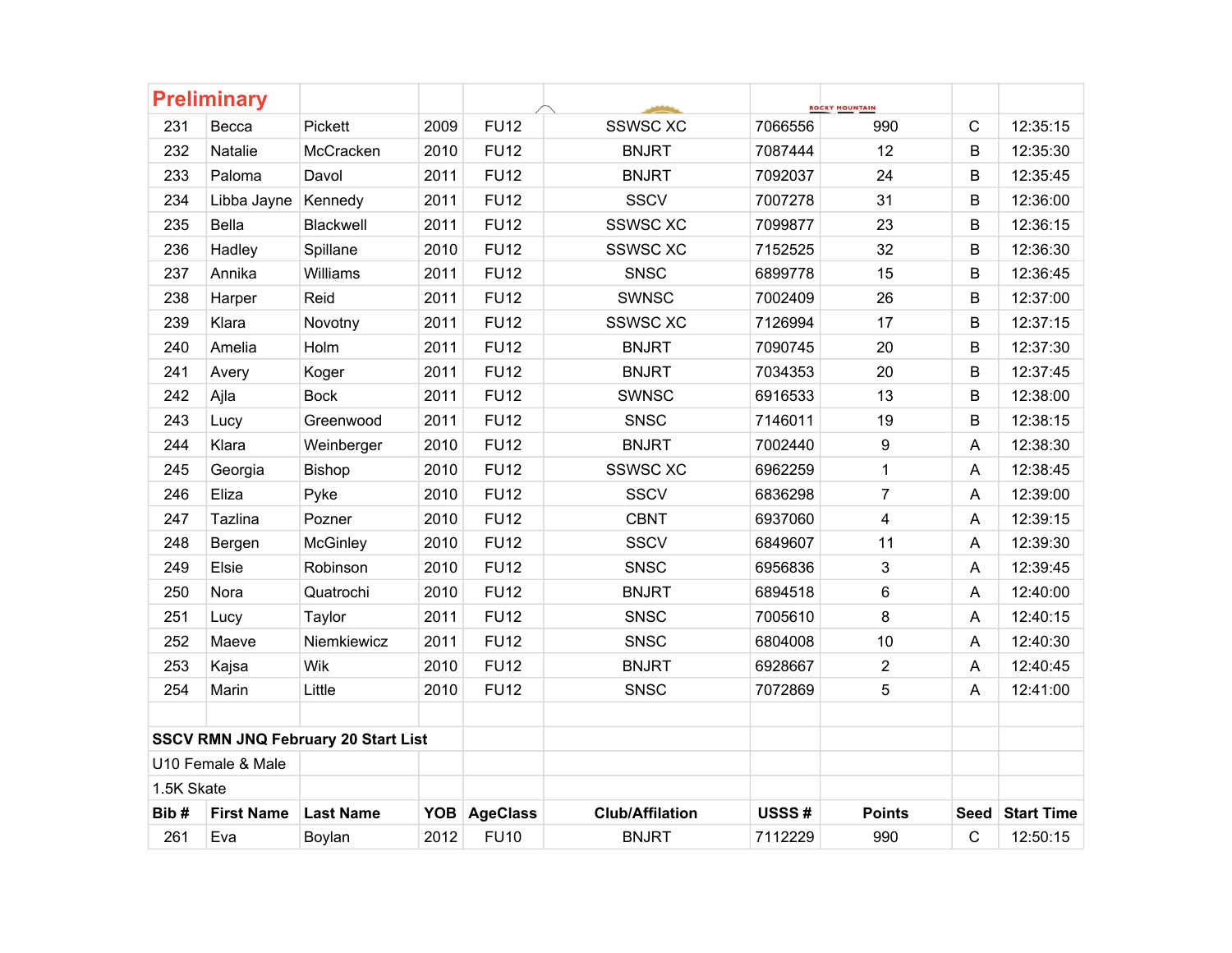| 6824007<br>7166014 | 990                     | $\mathsf{C}$         | 12:50:30        |
|--------------------|-------------------------|----------------------|-----------------|
|                    |                         |                      |                 |
|                    |                         | $\mathsf{C}$         | 12:50:45        |
| 6981031            | 8                       | B                    | 12:51:00        |
| 7146028            | 8                       | B                    | 12:51:15        |
| 7092040            | $\overline{7}$          | B                    | 12:51:30        |
| 7161952            | 16                      | B                    | 12:51:45        |
| 7004944            | 16                      | B                    | 12:52:00        |
| 7030821            | 6                       | B                    | 12:52:15        |
| 7139759            | 10                      | B                    | 12:52:30        |
| 7116636            | $\boldsymbol{9}$        | B                    | 12:52:45        |
| 7020752            | 9                       | B                    | 12:53:00        |
| 7041643            | $\overline{7}$          | B                    | 12:53:15        |
| 6961650            | 13                      | B                    | 12:53:30        |
| 7150754            | 12                      | B                    | 12:53:45        |
| 7067545            | 1                       | A                    | 12:54:00        |
| 7133398            | $\sqrt{5}$              | A                    | 12:54:15        |
| 7104634            | $\overline{2}$          | A                    | 12:54:30        |
| 7002462            | 6                       | A                    | 12:54:45        |
| 6883643            | 3                       | A                    | 12:55:00        |
| 6825852            | $\overline{2}$          | A                    | 12:55:15        |
| 7101628            | 5                       | A                    | 12:55:30        |
| 7133961            | $\overline{\mathbf{4}}$ | A                    | 12:55:45        |
| 7133512            | 4                       | A                    | 12:56:00        |
| 6931696            | $\mathbf{1}$            | A                    | 12:56:15        |
| 6983514            | 3                       | A                    | 12:56:30        |
|                    |                         |                      |                 |
|                    |                         |                      |                 |
|                    |                         |                      |                 |
|                    |                         |                      | Seed Start Time |
|                    | USSS#                   | 990<br><b>Points</b> |                 |